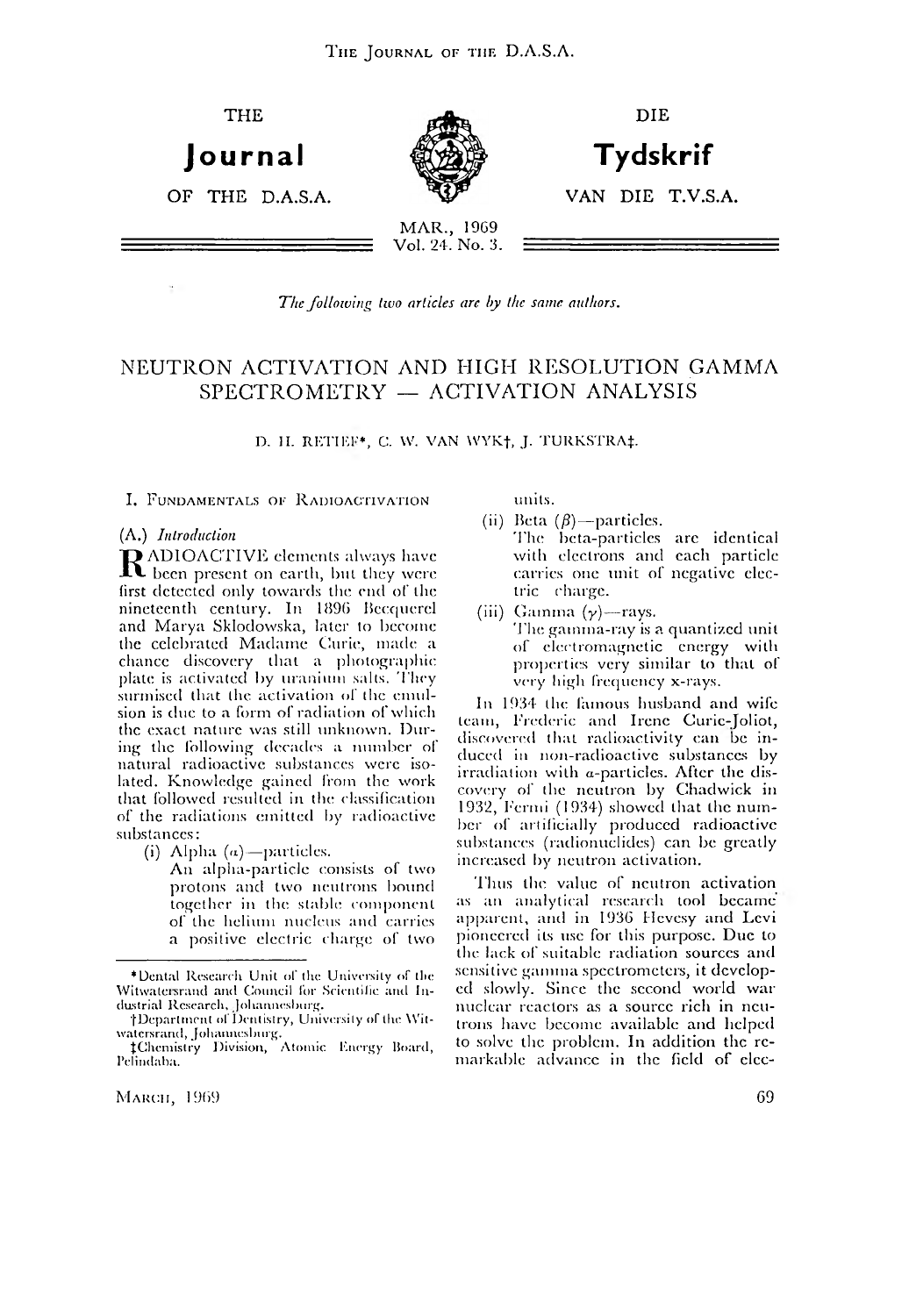tronics has resulted in the development of sensitive gamma spectrometers, the other basic requirement of neutron activation analysis.

#### (B.) *The Principle o f Neutron Activation*

This depends on the reaction of neutrons with the nuclei of atoms. The sample to be analysed is exposed to neutron bom bardment. Some of the atoms in the sample will interact with the bombarding particles and may be converted into different isotopes of the same element or isotopes of different elements. In many cases the isotopes produced arc radioactive. The radioactive isotopes (radionuclides) decay anil in the process may emit, amongst others, gamma-rays which are high-energy electromagnetic radiations. The energy of the released gamma-ray is characteristic of the nucleus from which it is emitted and the intensity of the induced radioactivity is proportional to the weight of the element, all other conditions being equal.

Neutrons can enter the nucleus without being repelled by the positively charged protons because they carry no charge. Under the same conditions, neutrons do not react to the same extent with different nuclei. The tendency of a nucleus to react with neutrons is called the activation cross-section and is expressed by  $\sigma$  (sigma) and is measured in barns (1 barn  $-10^{-24}$ cm<sup>2</sup>). The neutron cross-section varies over a wide range for different nuelei such as:

| Element | <b>Thermal</b> Neutron<br><b>Absorption Cross-section</b><br>in Barns |
|---------|-----------------------------------------------------------------------|
| Gd      | 2500                                                                  |
| Ρı      | 195                                                                   |
| Λg      | 63                                                                    |
| Br      | 6·7                                                                   |
| Na      | 0.53                                                                  |

The activation cross-section, which depends on the neutron energy, is also proportional to the probability that the bombarding particles will activate the target nuclei.

Depending on the energy of the neutrons, they react with nuclei in various ways. Neutron capture is the reaction with the greatest probability lor thermal neutrons— that is, neutrons that are produced in nuclear reactors  $[(n, \gamma)$  reaction]. Because such a nucleus contains an excess of neutrons, it leads in most cases to unstable nuclei. These usually decay by beta emission and may be accompanied by the emission of gamma rays.

If the nucleus of an atom A with atomic weight in and atomic number z captures a neutron n, the reaction may be represented as follows:

m 1 \*m |- I A -|- n - ------> A z o *v.* \*m |- 1 m A is an isotope of - ( I ) A and is in z *7.* the exited (mclcslable) state. It almost in -|- 1 immediately decays to A in the ground stale by the emission of prompt gamma rays. \*m 1 1 m -|- 1 A - ----- > T A ] y ------- (2) z z (1) I- (2) m 1 m -1- 1 A 1- 11------- > A I y z o z m m -|- 1 or A (n, y) A. z z

In most cases the product of neutron capture is a radioactive isotope. Such a nucleus contains an excess of neutrons and may transfer one of these into a proton plus an electron.

$$
n - \epsilon = \frac{+}{p} + \epsilon =
$$

The electron being unable to remain in the nucleus, is emitted as a  $\beta$ -particle while the resulting nucleus has its atomic number increased by one and thus becomes the nucleus or a different element. The emission of  $\beta$ -particles may be accompanied by gamma rays as shown below.

$$
m + 1
$$
 emission of  $\beta$ -particles  $m + 1$   
 $\Delta$  - ... - ... -  $\Delta$   
 $\mathbf{z}$  with or without  $\gamma$ -rays  $\mathbf{z} + 1$ 

The energy of the  $\beta$ - and  $\gamma$ -emissions is characteristic of the emitting nucleus, and

70 MAART 1969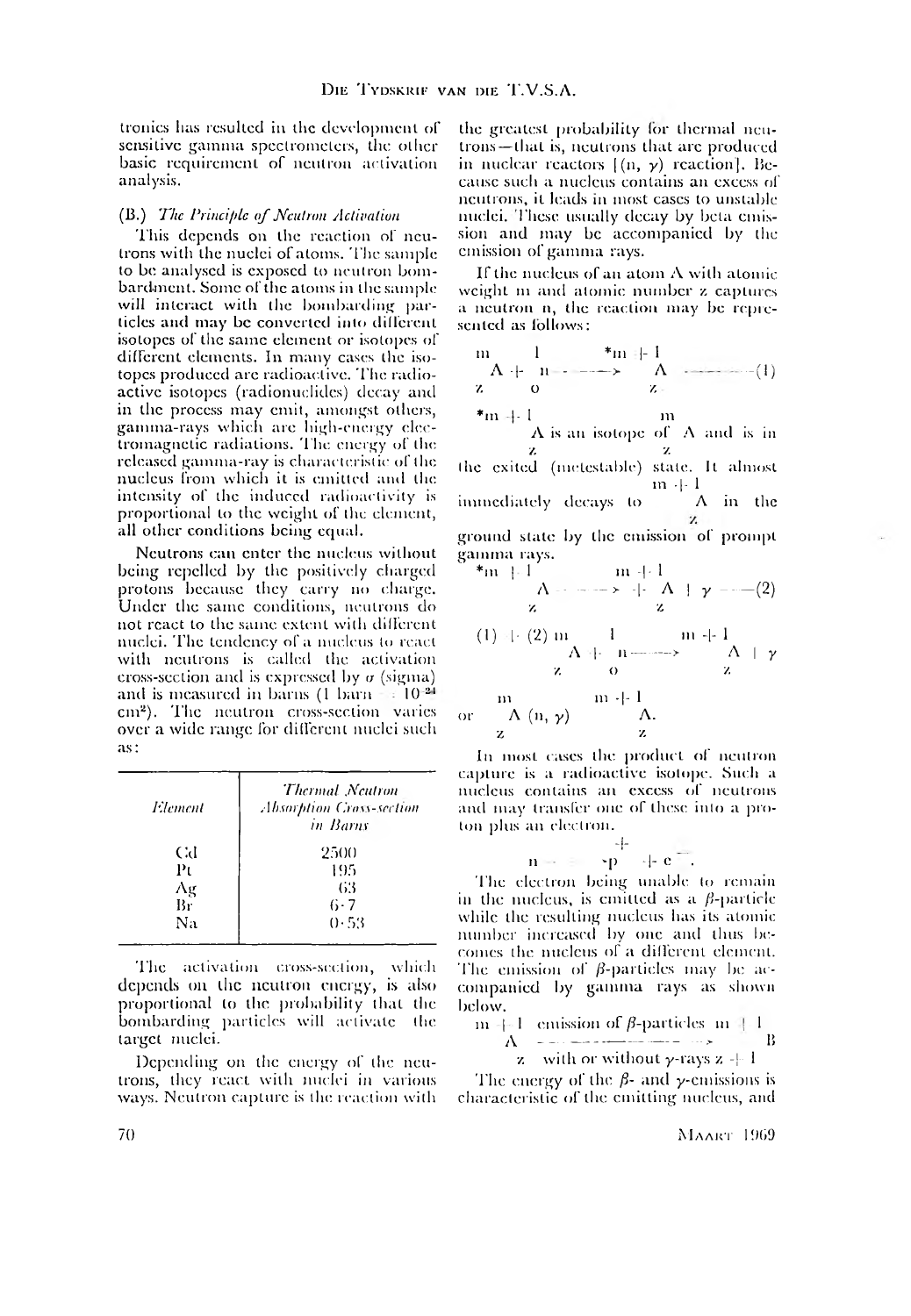thus

$$
\begin{array}{cc}\n23 & 24 & \text{Na} 1 \cdot 39 \text{ MeV} \beta & 24 \\
\hline\n\text{Na} \text{ (n, } \gamma) & \xrightarrow{11} 1 \cdot 38 \text{ MeV} \gamma\n\end{array} \quad\n\begin{array}{c}\n\text{Mg} \\
\text{Mg} \\
\end{array}
$$

The induced radioactivity can be measured in terms of rate of decay of the radioactive atoms present. The rate at which these radioactive nuclei disintegrate depends on the number present at any one time and is expressed by the following relationship:  $dN*$ 

$$
\frac{d\mathbf{r}}{dt} = \lambda \, \mathbf{N}^* \quad (3)
$$

Where  $N^* =$  the number of radioactive atoms at any time t,

> the radioactive disintegra- $\lambda$ ಂದ tion constant which is characteristic of the radioactive nuclei under consideration.

Integration of  $(3)$  gives:

$$
N^* = N_0 e^{-\lambda t} \longrightarrow (4)
$$

Where  $N_0 =$  the number of radioactive atoms present at time  $t = 0$ . If  $t \frac{1}{2}$  represents the time during which<br>the number of radioactive atoms de-<br>creases to half the number originally present—that is, when  $N^* = \frac{1}{2} N_0$ 

then 
$$
\frac{1}{2} N_0 = N_0 e^{-\lambda t \frac{1}{2}}
$$

$$
\frac{1}{4} = c \qquad -\lambda \left(\frac{1}{4}\right)
$$
\n
$$
\frac{1}{4} = \frac{0.693}{\lambda}
$$
\n
$$
\frac{0.693}{\lambda} \qquad (5)
$$

 $t_0^1$  is a function of  $\lambda$  and is therefore a nuclear constant. It is known as the half-life of the radio isotope and is a specific characteristic of the nucleus which decays. When a radio isotope is produced at a constant rate, the rate of increase in the quantity of the isotope is the difference between the rate of its production and the rate of its decay.

Thus 
$$
\frac{dN^*}{dt} = P - \lambda N^* \quad (6)
$$

Where  $P =$  the production rate of the radioactive nuclei. The production rate is proportional to the neutron flux, the nuclear cross-section and the number of target atoms and is given by the following

Макси, 1969

equation:

 $P = \int \sigma N$ 

- where  $f =$  the neutron flux in neutrons.  $cm^{-2}$ , sec<sup>-1</sup>,
	- $\sigma =$  the neutron-activation crosssection in cm<sup>2</sup>,
	- $N =$  the number of inactive target atoms.

$$
\therefore \frac{dN^*}{dt} = f \sigma N - \lambda N^* \qquad (7)
$$

Integration over the period of irradiation gives:

$$
N^* = \frac{\int \sigma N (l \cdot c^{\lambda t})}{\lambda} \qquad (8)
$$

The number of radioactive atoms in a sample increases until their rate of formation just equals their rate of decay. In practice it may take too long for this equilibrium to be reached and the operator settles for an irradiation time which gives him sufficient gamma-activity to<br>measure accurately. The half-life of the radionuclide does not control the inherent sensitivity of the method, except in so far as it becomes a practical limitation. In the case of the long-lived emitters the irradiation time has to be so long in order to obtain sufficient activity for accurate measurement that it is not a practical proposition. On the other hand the halflives of some of the radioisotopes formed are too short to allow for removal from the reactor and subsequent counting. The activity in disintegrations per second of the  $N^*$  atoms at time t is

 $\Lambda_t = \lambda N^*$ 

$$
= \int_{\mathcal{O}} \frac{N(1-e^{\lambda t})}{N} \frac{(-e^{\lambda t})}{\text{Wx Avogadro's number}}
$$
  
Where N = 177

M

fractional abundance of the Where ø isotope concerned,

$$
W = weight of element with atomic weight M,
$$

and Avogadro's number =  $6.02 \times 10^{23}$ Therefore equation (9) may be written as follows:  $\lambda$ 3

$$
\Lambda_{\rm t} = \frac{\int \sigma \, \sigma \, \mathrm{W}}{\mathrm{M}} \, (\text{l-c}^{\prime \mathrm{t}}) \, 6.02 \times 10^2
$$

By making use of the absolute disintegration rate, the magnitude of the flux, the activation cross-section and the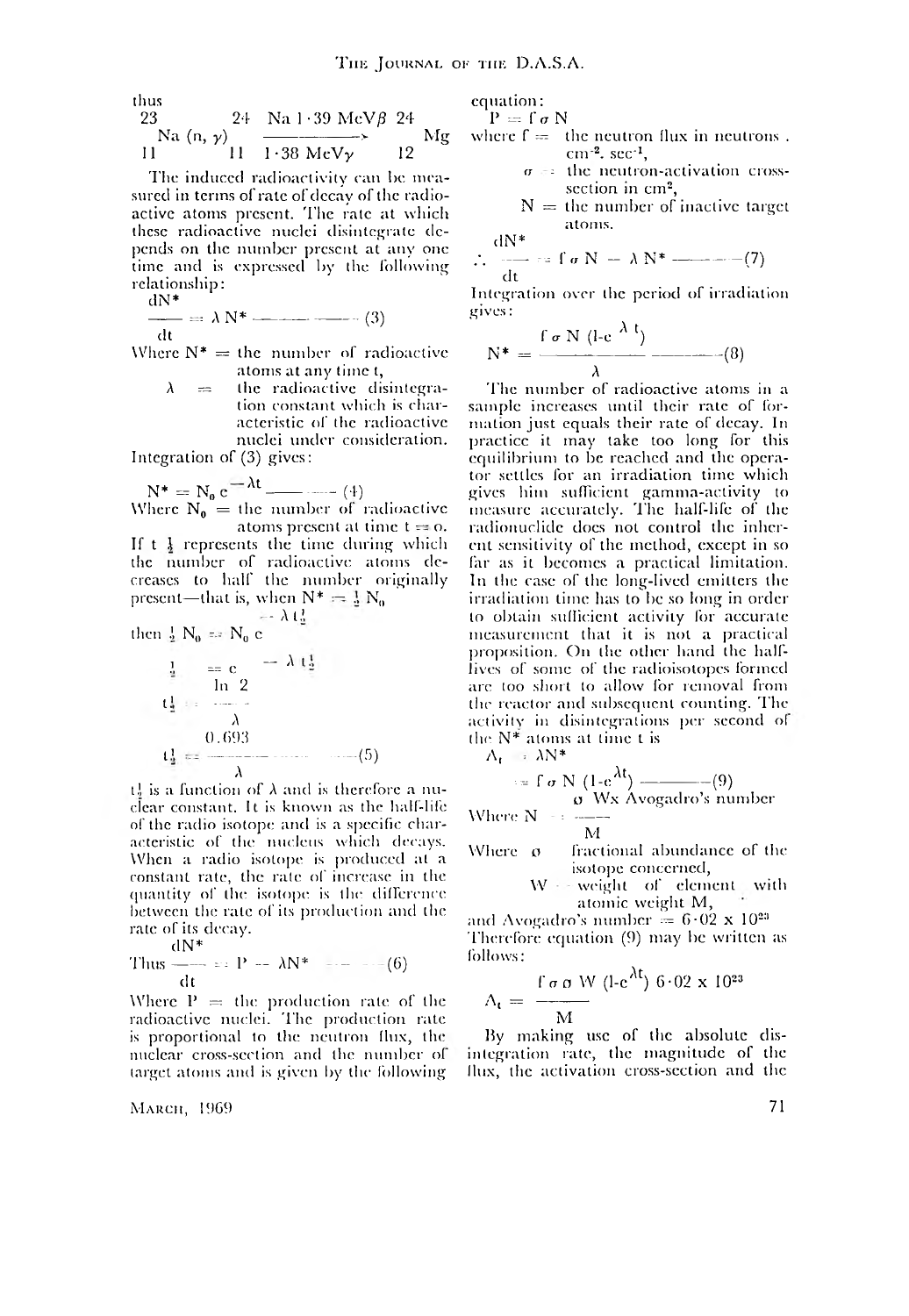half-life of the resulting radionuclide, a calculation can be made to determine the absolute mass of the component which is being investigated. The knowledge of the (lux and activation cross-section is, however, not always accurate. In addition the absolute disintegration rate cannot be determined with sufficient accuracy. In practice these difficulties are overcome by using a comparative procedure. The samples to be analysed are simultaneously irradiated with standard specimens containing known proportions of the elements under investigation. The mass of X, the constituent to be determined, is obtained as follows:

Mass of X in unknown

Mass of X in standard specimen Total activity from element X in unknown

Total activity from element X in standard specimen

#### (C.) *Nuclear Reactions*

When an atomic nucleus is bombarded with nuclear particles, a wide range of nuclear reactions can take place depending on the nature of the bombarding particle as shown below: *Possible Nuclear*

|                                      | Possible Nuclear            |
|--------------------------------------|-----------------------------|
| <b>Bombarding Particle</b>           | Reaction                    |
| (i) Thermal Neutrons                 |                             |
| $V_0 = 2200 \text{ m/sec}$           | $(n, \gamma)$               |
| (ii) Fast neutrons $V_0$             | (n, 2n), (n, p),            |
| $\approx$ C (speed of                | $(n, a), (n, \gamma)$       |
| light)                               |                             |
| (iii) Charged particles              | (p, n), (p, d),             |
| (protons and deu-                    | $(p, \gamma)$ , (d, n),     |
| terons)                              | (d, p)                      |
| Charged particles                    | (p, n), (p, p),             |
| with energy E                        | (a, a), (d, d)              |
| $100 {\rm KeV} \; < \; {\rm E} \; <$ |                             |
| $10\,\mathrm{MeV}$ .                 |                             |
| (iv) Electromagnetic                 | $(\gamma, n), (\gamma, p),$ |
| radiation                            | $(\gamma, d)$               |

## II. THE SOURCE OF BOMBARDING PARTICLES

**(7, d)**

(A) *Nuclear Reactor Neutron Sources*

'I'hc neutron source with the greatest llux is the nuclear reactor, and this is the most common method of irradiation used in activation analysis. In most research

reactors a flux of 10<sup>12</sup> to 10<sup>14</sup> thermal neutrons .cm<sup>-2</sup>.sec<sup>-1</sup> can be obtained. An important characteristic of a nuclear reactor is the acccssability to the neutrons in its core. A reactor is equipped with a pneumatic-rabbit system by means of which samples to be irradiated can readily be inserted into the core and withdrawn after irradiation.

#### (15) *Non-Reactor Neutron Sources*

(i) *Nuclear Accelerators and Neutron Generators.* Charged particles (protons and dcutcrons) arc accelerated to an appropriate energy and allowed to strike a tritium target. The neutrons are produced by a secondary reaction:

 ${}^{3}$ H (p, n)  ${}^{3}$ He

 $^{3}$ H (d, n)  $^{4}$ He

In this manner, up to 1010 fast (approximately 14 MeV) neutrons per second can be obtained.

(ii) *Isotopic Neutron Sources*. By mixing beryllium intimately with high-energy gamma emitters (Sb-124) or with alpha emitters (Am-241) a laboratory source of neutrons can be obtained by the  $(y, n)$  and (a, n) reactions on beryllium:

 $^9$ Be  $(\gamma, n)$   $^8$ Be

 $^9$ Be (a, n)  $^{12}$ C.

A low neutron llux of approximately 10\* thermal  $n.cm^{-2} sec^{-1}$  is obtained. The isotopic neutron sources are not suitable for trace-element analysis but can be useful for rapid macro-analysis.

(iii) *Spontaneous fission neutron sources.* Such as <sup>252</sup>Cf which emits neutrons in its decay scheme.

#### (C) *Activation by Particles Other than Neutrons*

T he most efficient charged particles for activation arc dcutrons and tritons, but protons and a-particlcs arc quite frequently used (see nuclear reactions). Cyclotrons and van dc Graaff machines are used for the production of these bombarding particles.

## III. COUNTING EQUIPMENT

## (A) *Beta-activity*

The  $\beta$ -activity can be measured with a Gciger-Mullcr or proportional counter. The operation of both detectors is based on the fact that incoming  $\beta$ -particles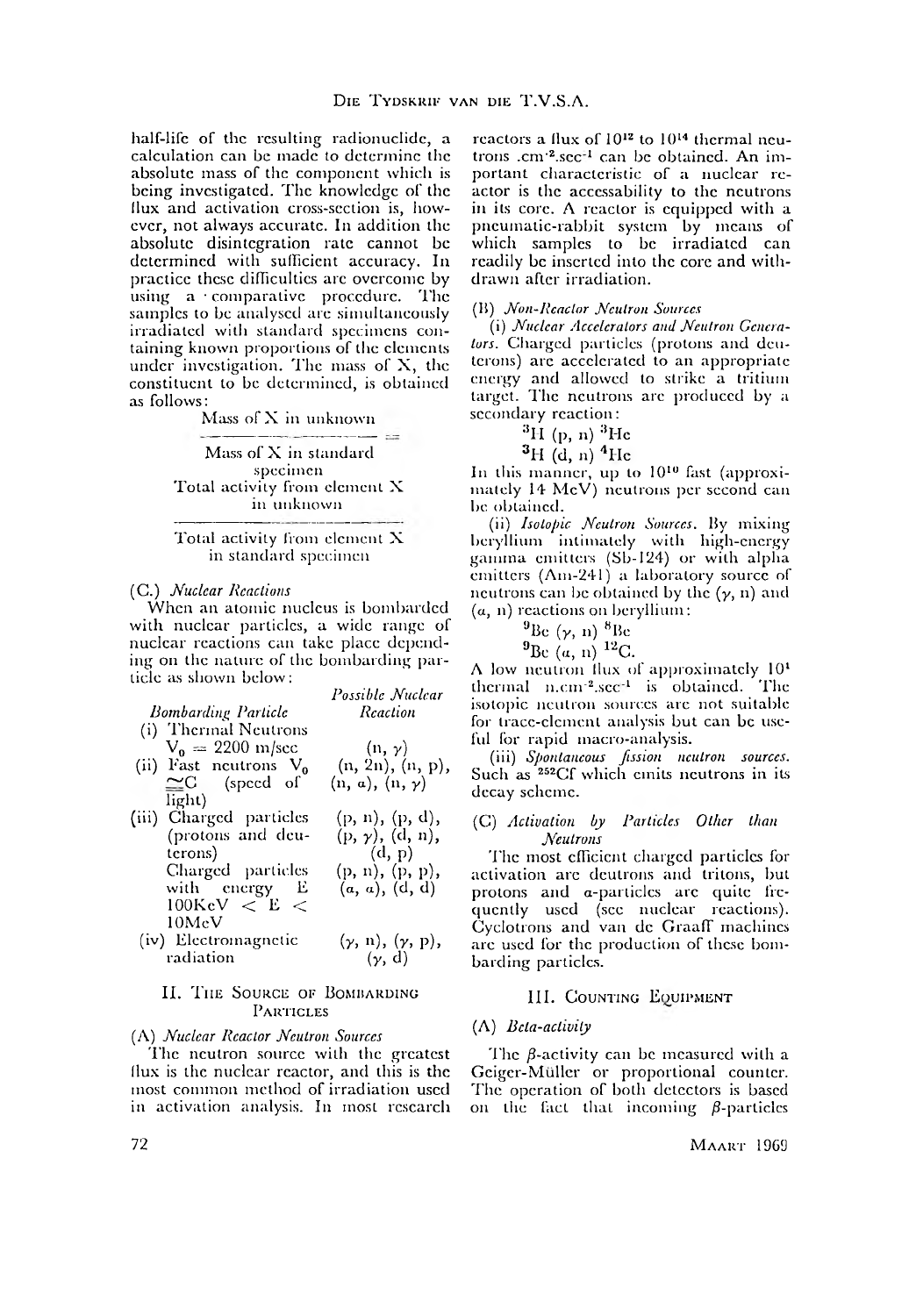cause ionization in a gas-filled tube. This gives rise to electrical impulses which can, after amplification, he indicated on a scaler.

## (B) *Gamma-activity*

In the case of  $\gamma$ -spectrometry the gamma-rays can be measured with a scintillation counter or a semiconductor detector. Incident gamma-rays cause light photons in the scintillation crystal which in most instruments consists of a  $\text{NaI(Tl)}$ crystal. The scintillation detector emits flashes of light or scintillations each time a gamma-ray passes through it. The flashes are detected by a photo-multiplier tube which converts them into electrical impulses. The more energetic the gammaray the brighter the flash and consequently the higher the voltage of the electrical pulse. The pulses arc amplified and then passed through a multichannel differential analyser.

The scintillation counters have been superseded by the semiconductor detectors because of their superior resolution. A semiconductor detector consists of a lithium drifted germanium detector, Ge (Li), which is obtainable in different volumes. It may be regarded as an ionisation chamber in which the sensitive volume is a solid instead of a gas. An incident gamma-photon (gamma-ray) produces a certain amount of ionisation charge in the detector which gives a pulse of current in an external circuit—a preamplifier. The latter converts the ionisation charge into a voltage pulse. The pulse is then amplified to a level suitable for detection by a multichannel analyser.

In both methods of gamma-ray detection described, the multichannel analyser groups all the pulses of the same energy into their respective channels. These may be recorded electronically on the screen of an oscilloscope, graphically with a point plotter, printed digitally or recorded on a magnetic tape. The heights of the pulses in the different channels are proportional to the num ber of incident gamma-photons and therefore a measurement of the concentration of the elements.

IV. PRACTICAL STEPS IN ACTIVATION **ANALYSIS** 

(A) *Select the best nuclear reaction* The (n, *y)* reaction or neutron capture

 $M$ Arch, 1969 73

is the reaction with the greatest probability for thermal or slow neutrons produced in a nuclear reactor. If the activation cross-section for thermal neutrons is loo small for a particular element, activation by fast neutrons or charged particles (protons or a-particlcs) should be considered.

## (B) *Choose a radiation facility*

See under II—the source of bombarding particles.

## (C) Preparation of the sample prior to ir*radiation*

Special care must be taken in the preparation of the sample to prevent its contamination prior to irradiation. It may also be necessary to remove elements that emit interfering radiation by chemical means.

## (D) *Irradiation of the sample*

The sample is irradiated with the neutron source selected. The time of irradiation depends on the sensitivity desired, the activation cross-section involved and the half-life of the radioisotope produced. In some cases it is possible to employ a non-destructive analysis which involves direct measurements of the activity of the irradiated sample without prior chemical separation. The high resolution obtained with the solid-state detectors (germanium/ lithium) often eliminates the need for chemical separation.

## (Is) *Chemical separation after irradiation*

Chemical separation (destructive analysis) of the irradiated sample is not always necessary, but if it is, the separation technique must be efficient so that the elements can be recovered quantitatively for counting.

## (F) *Counting o f the irradiated sample*

The irradiated sample or the fractions obtained after chemical separation are subjected to gamma spectrometry.

## (G) *Interpretation of the data*

If the composition of different materials is to be compared the "nuclear-fingerprints" may be used. They arc obtained from the gamma spectra of the samples.

If a qualitative analysis is required, the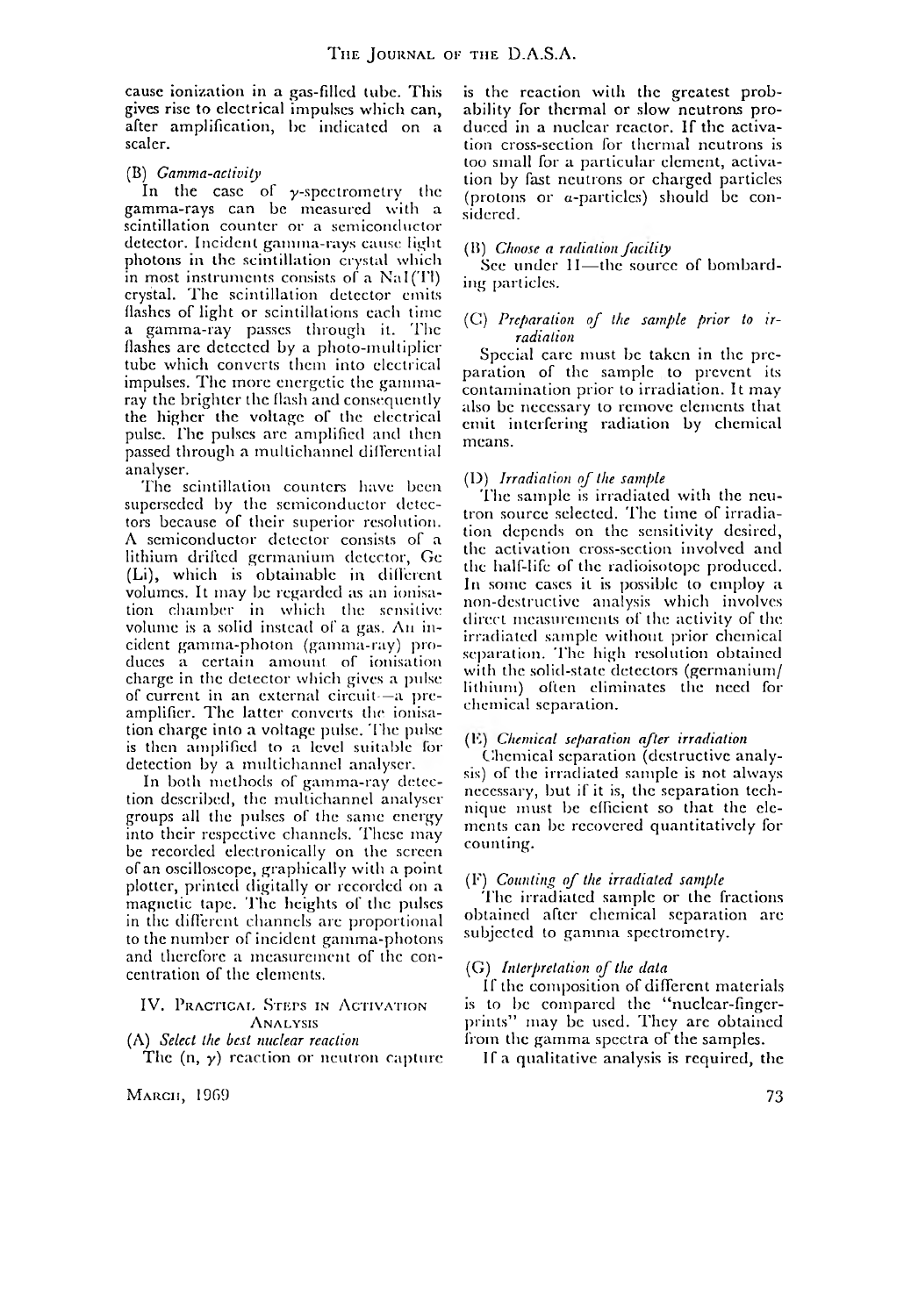counting apparatus is calibrated with standard samples of known radioisotopes and the energies of photo-electric peaks read from the calibration curve. Tables, available in all nuclear laboratories, enable the investigator to identify the radioisotope. If a quantitative analysis is required the data is compared with that obtained from samples containing known quantities of. the elements concerned and irradiated simultaneously with the unknown sample.

#### V. THE ADVANTAGES OF ACTIVATION A nalysis

Activation analysis is the most sensitive analytical method available for many elements. It is also a relatively rapid method; even if chemical separation has to be carried out an experienced operator can analyse a number of samples daily.

Contamination with analytical materials *qflcr* irradiation has no effect because the concentration of the element in the sample is determined only by its radioactivity. Hence it rarely poses a problem.

#### VI. THE LIMITATIONS OF ACTIVATION **ANALYSIS**

Like any other analytical method, activation analysis has its limitations.

The half-life of some of the radionuclides formed is so short that it is difficult to record the activity after removal from the reactor. Elements in this category include He, Li, B, N, O and F, which have half-lives measured in seconds or even less. T he long-lived radioisotopes such as Be and C also present certain difficulties; their low radioactivity makes the accurate determination of their activity difficult due to technical problems.

The activation cross-sections of some elements for thermal neutrons, such as I I and Pb, are so low that irradiation with high energy neutrons or even charged particles may give more favourable results.

As heat is produced in a nuclear reactor and by the neutron reaction, unless the sample is stable at the particular temperature to which it is exposed it will decompose. In addition structural damage and decomposition of a sample may occur as it is exposed to neutrons and gammarays in a nuclear reactor. This decomposition may produce gas, the pressure of which can break even the sealed containers.

Although the n,  $\gamma$  reaction is the main one to occur with the thermal neutrons in a nuclear reactor, other nuclear reactions may take place with the slow neutrons as well as the fast neutrons and gamma-rays that are present in a reaclor.

In practice this means that the radionuclide being used as a measure of the mass of a certain clement may in fact be formed from quite a different element. For example the determination of arsenic by irradiation depends on the formation of  $76\text{As}$  from  $75\text{As}$  by the following nuclear reaction:



The  $(n, p)$  and  $(n, a)$  reactions, however, have a much lower cross-section than the  $(n, \gamma)$  reaction. In practice this limitation only becomes apparent in the determination of trace elements in the presence of macroquantities of the adjacent elements in the periodic table.

#### VII. THE APPLICATION OF ACTIVAtion A nalysis

The inherent high sensitivity of neutron activation for many elements makes this method extremely suitable for the determination of traces of them.

It is extensively used to determine the composition of geological samples and meteorites. Activation methods have been developed for the determination of traces of elements in pure metals, and equipment has been designed for the analysis of the crust of the moon.

In the biological sciences it is frequently used— for example in the determination